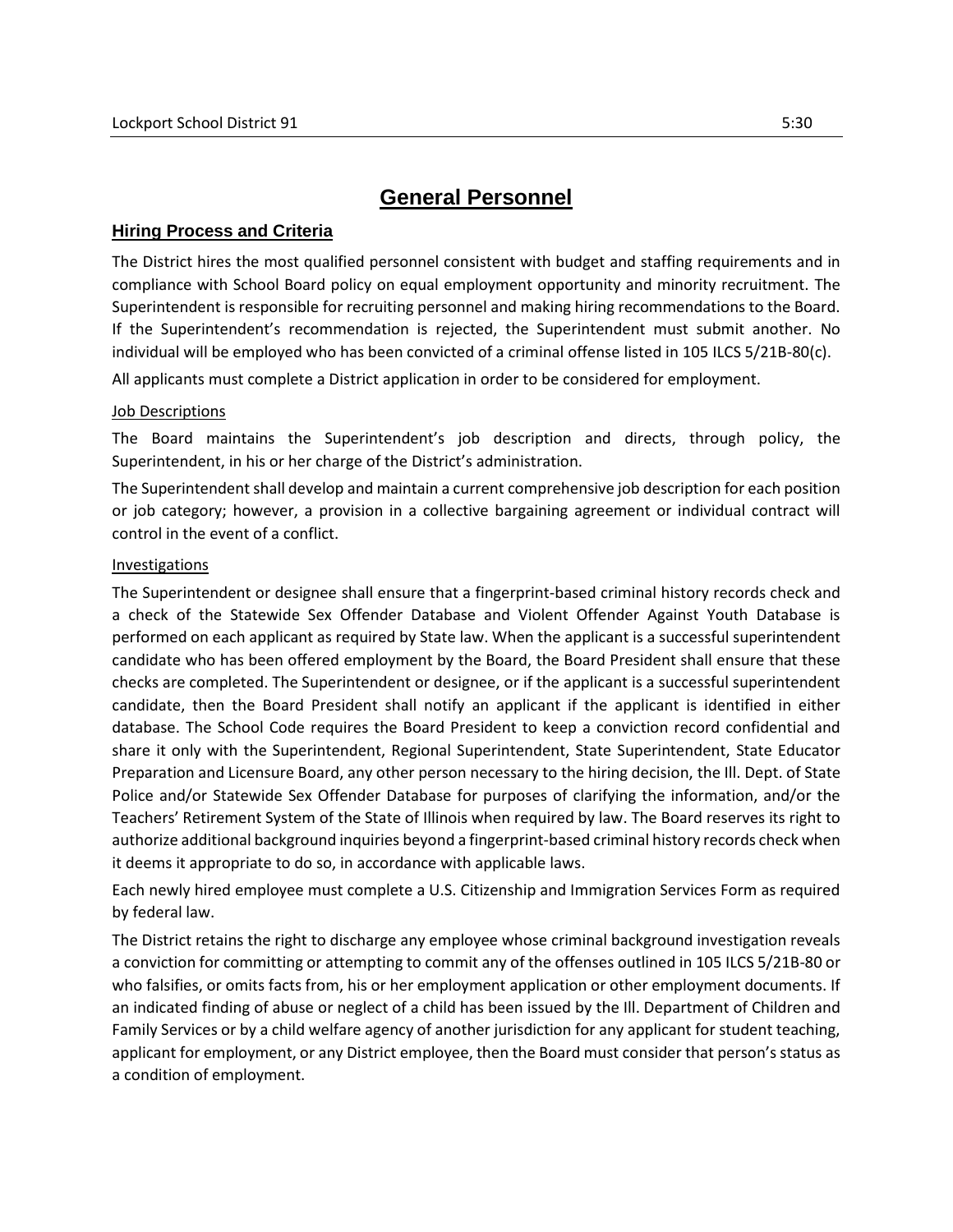The Superintendent shall ensure that the District does not engage in any investigation or inquiry prohibited by law and complies with each of the following:

- 1. The District uses an applicant's credit history or report from a consumer reporting agency only when a satisfactory credit history is an established bona fide occupational requirement of a particular position.
- 2. The District does not screen applicants based on their current or prior wages or salary histories, including benefits or other compensation, by requiring that the wage or salary history satisfy minimum or maximum criteria.
- 3. The District does not request or require a wage or salary history as a condition of being considered for employment, being interviewed, continuing to be considered for an offer of employment, an offer of employment, or an offer of compensation.
- 4. The District does not request or require an applicant to disclose wage or salary history as a condition of employment.
- 5. The District does not ask an applicant or applicant's current or previous employers about wage or salary history, including benefits or other compensation.
- 6. The District does not ask an applicant or applicant's previous employers about claim(s) made or benefit(s) received under the Workers' Compensation Act.
- 7. The District does not request of an applicant or employee access in any manner to his or her personal online account, such as social networking websites, including a request for passwords to such accounts.
- 8. The District provides equal employment opportunities to all persons. See policy 5:10, *Equal Employment Opportunity and Minority Recruitment*.

## Physical Examinations

Each new employee must furnish evidence of physical fitness to perform assigned duties and freedom from communicable disease. The physical fitness examination must be performed by a physician licensed in Illinois, or any other state, to practice medicine and surgery in any of its branches, a licensed advanced practice registered nurse, or a licensed physician assistant who has been delegated the authority by his or her supervising physician to perform health examinations. The employee must have the physical examination performed no more than 90 days before submitting evidence of it to the District.

Any employee may be required to have an additional examination by a physician who is licensed in Illinois to practice medicine and surgery in all its branches, a licensed advanced practice registered nurse, or a licensed physician assistant who has been delegated the authority by his or her supervising physician to perform health examinations, if the examination is job-related and consistent with business necessity. The Board will pay the expenses of any such examination.

## Orientation Program

The District's staff will provide an orientation program for new employees to acquaint them with the District's policies and procedures, the school's rules and regulations, and the responsibilities of their position. Before beginning employment, each employee must sign the *Acknowledgement of Mandated Reporter Status* form as provided in policy 5:90, *Abused and Neglected Child Reporting*.